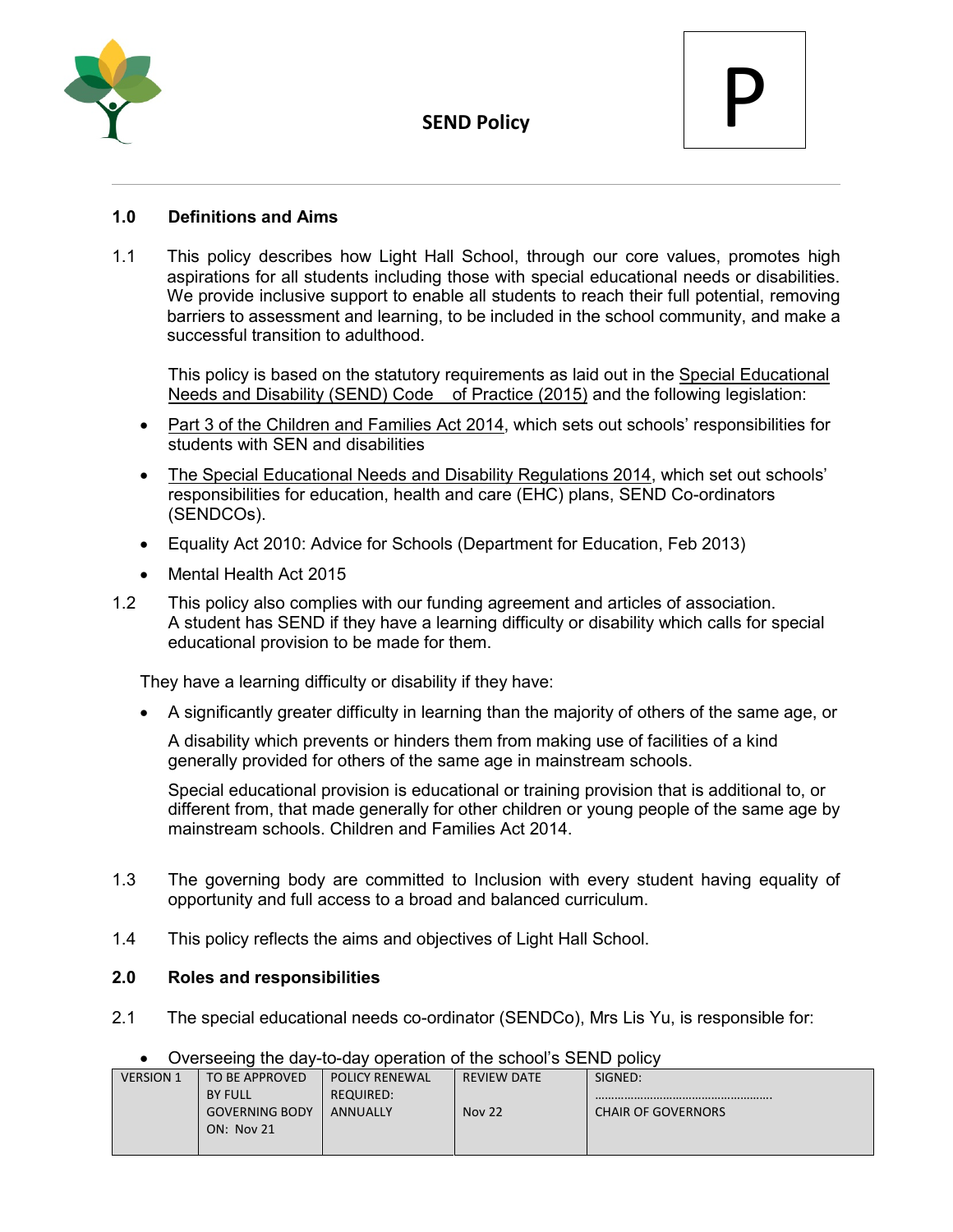

- Coordinating provision for children with SEND
- Keeping up to date records on all students with SEND
- Liaising with the Designated Teacher where a looked after student has SEND
- Advising on the graduated approach to providing SEND support
- Providing advice to all staff in inclusive practice and specialist provision for our students
- Advising on the deployment of the school's delegated budget and other resources to meet students' needs effectively
- Liaising with parents of students with SEND
- Liaising with outside agencies
- Being a point of contact with external agencies, especially the local authority and its support services
- Liaising with previous and potential future providers to ensure students and parents are informed and a smooth transition is planned.
- Working with the head teacher and school governors to ensure that the school meets its responsibilities under the Equality Act (2010) with regard to reasonable adjustments and access arrangements.
- 2.2 The SENDCo is supported in her work by a team of Learning Support Assistants. The LSAs may support SEND students both in-class and out of class.

## **2.3 The SEND governor**

The SEND governor will:

- Help to raise awareness of SEND issues at governing board meetings
- Monitor the quality and effectiveness of SEND and disability provision within the school and update the governing board on this
- Work with the head teacher and SENCO to determine the strategic development of the SEND policy and provision in the school

### **2.4 The Headteacher**

The Headteacher will:

- Work with the SENCO and SEND governor to determine the strategic development of the SEND policy and provision in the school
- Have overall responsibility for the provision and progress of learners with special education needs and/or a disability

### **2.5 Class teachers**

Each class teacher is responsible for:

- The progress and development of every student in their class
- Working closely with any teaching assistants or specialist staff to plan and assess the impact of support and interventions and how they can be linked to classroom teaching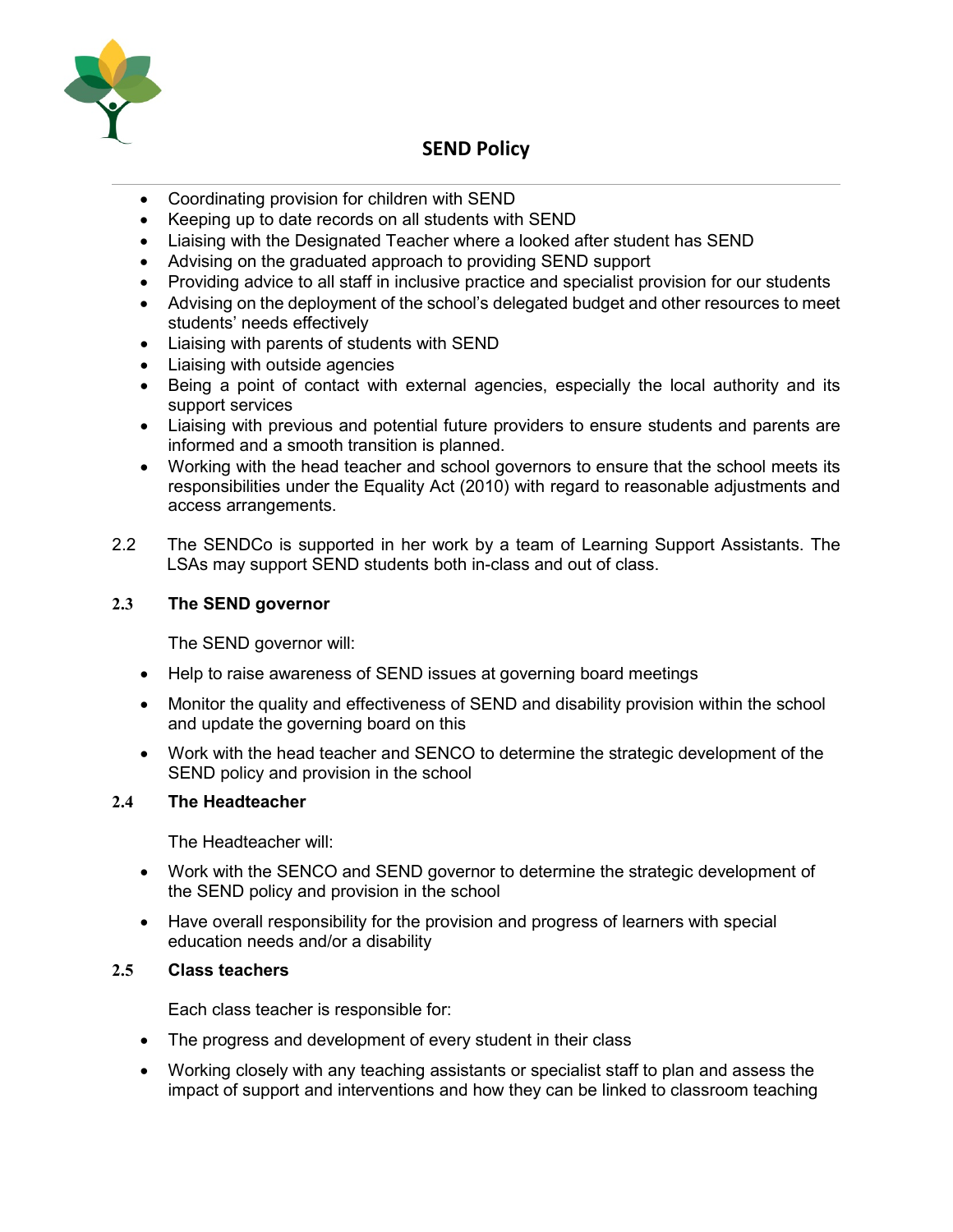

- Working with the SENCO to review each student's progress and development and decide on any changes to provision
- Ensuring they follow this SEND policy

## **3. SEND information**

3.1 The Code of Practice (2015) provides an overview of the range of needs, which are divided into four broad areas. Light Hall School provides additional provision for students who are likely to demonstrate difficulties across these areas:

### **3.2 The kinds of SEND that are provided for**

- **Communication and interaction** This includes difficulties communicating with others due to speech and language communication needs or those who do not readily understand the social rules of communication. This is likely to include students with autistic spectrum disorder, Asperger's Syndrome and speech and language difficulties.
- **Cognition and learning** This is where children demonstrate difficulties accessing, retaining or applying learning. Children may exhibit moderate learning difficulties (MLD), severe learning difficulties (SLD), or profound and multiple learning difficulties (PMLD). Specific learning difficulties (SPLD) includes a range of conditions such as dyslexia, dyscalculia and dyspraxia.
- **Social, Emotional and Mental Health –** This includes difficulties where children may be withdrawn or isolated, as well as displaying challenging, disruptive or disturbing behaviour. These behaviours may reflect underlying mental health difficulties such as, anxiety, depression, eating disorders as well as diagnosed conditions of attention deficit hyperactive disorder or attachment disorder.
- **Physical and Sensory** This may include vision or hearing impairment, or multisensory impairment which means that the student requires specialist support and/or equipment to access their learning.

## **4. Arrangements for SEND Provision in School**

- 4.1 Light Hall Inclusion Department produce a SEND list that is updated regularly. This details the name and form of the student and their area(s) of need.
- 4.2 A student can be placed on the SEND list in a number of ways. Subject staff can refer students to the SENDCo. Parents can also contact the school if they so wish. Once we have received a referral we will gather further information on the child and where appropriate undertake some routine testing. Depending on the outcome of the assessment, the student's name may be added to the List. On transition, the SENDCo consults with Primary School staff to ensure that information is up to date and accurate.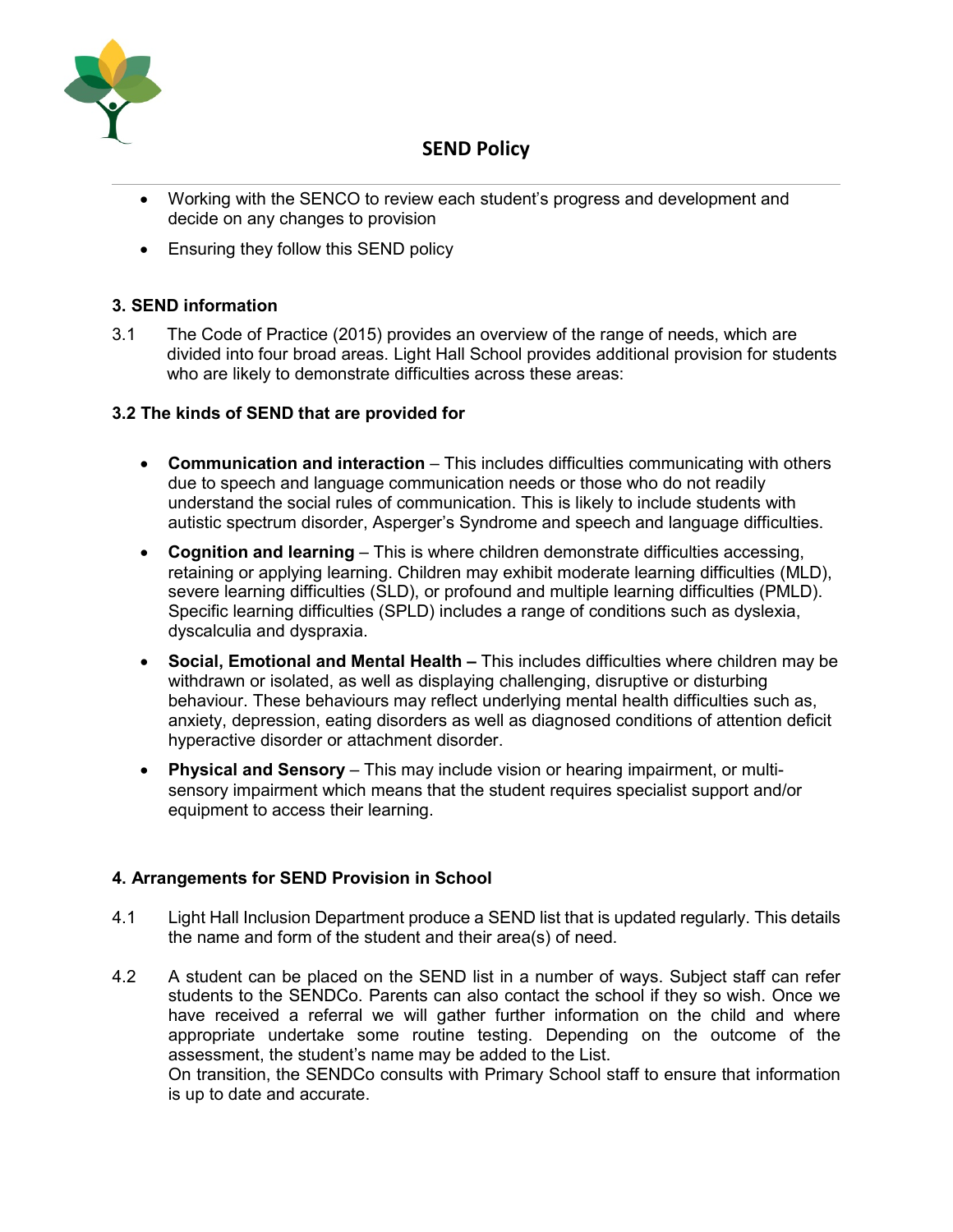

If a student transfers at another time, for example in the middle of an academic year, Heads of Year will pass on any relevant information to the SENDCo.

- 4.3 We expect movement both on and off the SEND list. A child may be moved off the list if they are making "adequate progress". Decisions on whether a child is to be moved off the List are made in full consultation with staff and parents, who are given the opportunity to discuss the movement if they so wish.
- 4.4 Students on the SEND list are categorised according to the new Code of Practice (2015). Students have either "additional SEND needs" (K) or Education Health Care Plans (EHCPs) On the SEND list, there is also a section for students who have in the past experienced a Special Educational Need whom staff need to be aware of.
- 4.5 To support students with SEND needs, staff will have access to general strategies which can be used to support a variety of difficulties. Their progress is tracked using the school's monitoring systems.
- 4.6 Intervention at this stage are additional to or different from those provided as the school's usual differentiated curriculum and strategies. This could be in the form of:
	- The deployment of support staff to enable one to one tuition or small group tuition (this will depend on financial resources and staff availability).
	- The delivery of specific intervention and the monitoring of its effectiveness.
	- Providing different learning materials or special equipment.
	- Staff development and training to introduce more effective strategies.
	- One-off or occasional advice from the LA support services.
- 4.7 If a student continues to have difficulties making progress, there will be involvement of outside agencies to help the school meet his/her needs. This may take the form of observations, discussions, individual or small group teaching. The advice of these professionals is used to inform staff so that relevant strategies are employed. These personalised strategies may be recorded on a pupil profile.
- 4.8 If we feel that a child is still not making adequate progress we will, in consultation with outside agencies, apply for statutory assessment, which may or may not lead to an Education and Health Care Plan. As detailed in part of the SEND Code of Practice, a request is made for an EHC Plan when the provision made from the school's own resources is not sufficient in enabling the child or young person to make adequate progress. Parents are entitled to refer directly for an Education Health Care Plan assessment, but where possible we would seek to make this referral for you.
- 4.9 Students with EHC Plans all have Pupil Profiles and reviews are held termly where necessary with an Annual Review held at a time dictated by the EHC Plan.
- 4.10 In line with the new Code of Practice (2015) students with statements were transferred to EHC plans at key transition points before April 2018.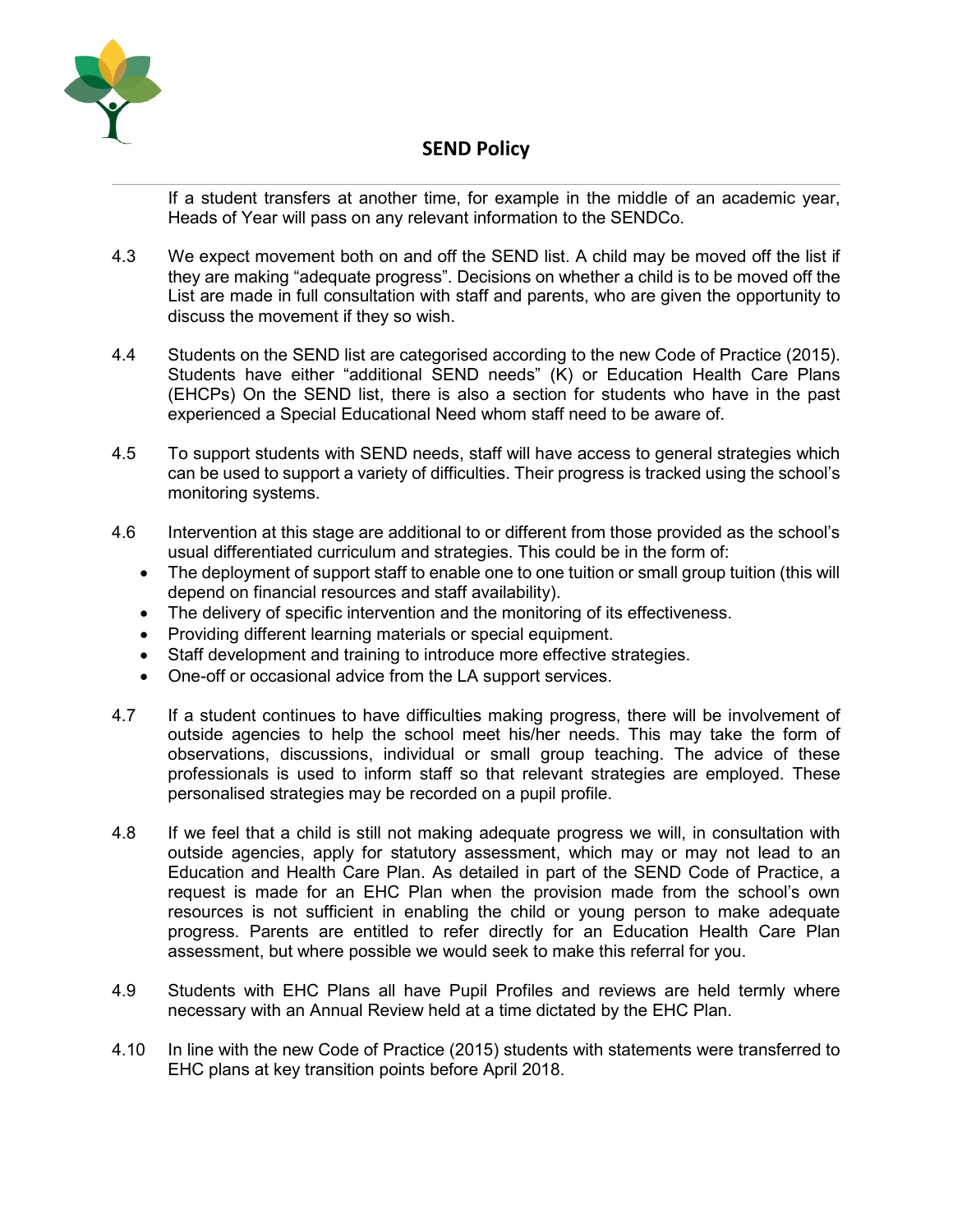

- 4.11 Reviews can be conducted as a formal meeting, at Parents' Evenings or over the telephone.
- 4.12 Admission arrangements for SEND students are the same as other students. For more details please refer to the Schools admission policy.

## **Working with Parents**

We value parent partnership and recognise the important role of parents and carers and the valuable insight they can provide. We therefore actively encourage parental involvement in all aspects of their child's school life.

We aim to promote effective relationships with all our parents and carers through the following strategies:

- Parents evenings
- SEND reviews
- Providing informal events for parents and carers to meet with staff
- Providing direct contact details for our class and form teachers as well as the SENDCo
- Keeping parents and carers informed of any significant changes to their child's progress or provision as well as providing reports.

#### **The role of the student**

In line with the Code of Practice and Section 19 of the Children and Families Act 2014, we endeavour to:

- Seek and respond to the views, wishes and feelings of the child or young person
- Provide opportunities for students to participate as fully as possible in decisions
- Where possible, and appropriate, students will be invited to contribute to their reviews
- Students views will be sought through all stages of the graduated approach, in a way that is appropriate for the age and readiness of the student
- Student interests and wishes will be considered when designed and delivering interventions.

#### **5.0 Facilities and Resources**

- 5.1 The SEND department has a dedicated Learning Support base that students may access, in order to receive intervention and additional support.
- 5.2 All new buildings are adapted for students with physical disabilities. There is also an Accessible toilet for students with physical difficulties
- 5.3 Light Hall also supports students behaviour issues in the Refocus Centre.
- 5.3.1 Refocus this also operates as an extended Inclusion Centre for students who are struggling to maintain their behaviour. Students are referred through the regular Inclusion Meetings. Placements are generally for 3 weeks. The aim is that students will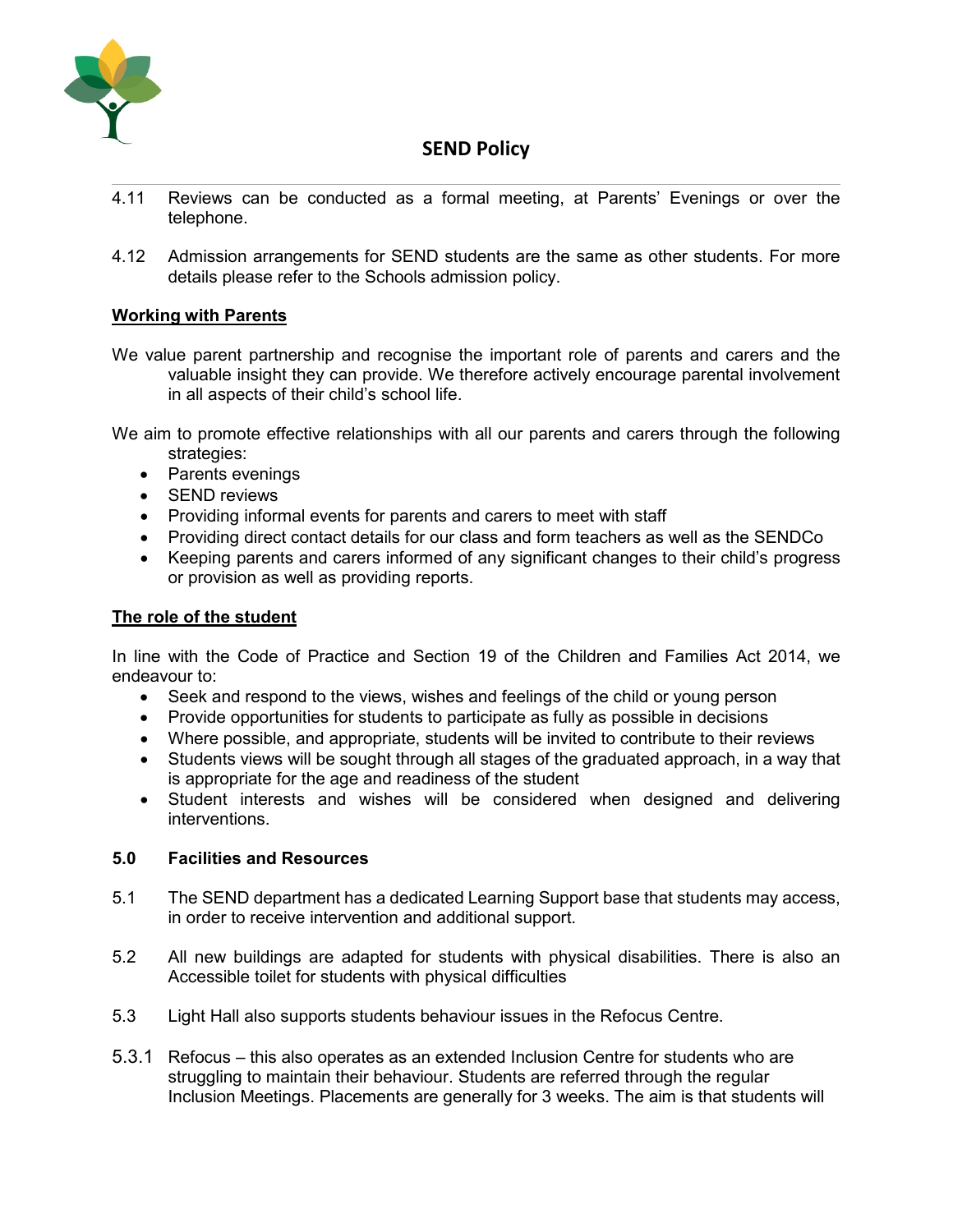

be fully reintegrated back into mainstream lessons having taken responsibility for their behaviour.

5.4 The school budget includes money to be spent on SEND. Allocation of funding for SEND is determined by the head teacher. Some funding is designated directly to the Inclusion Department. The majority of the funding is spent on teaching staff, allowances for the SENDCo and the non-teaching periods that this position requires. Money is also used for Learning Support Assistants. In addition, the Refocus Centre receives funding from the SEND budget. Money is also set aside for improving the physical environment for SEND students.

#### **6.0 Inclusion**

6.1 In accordance with the law and the philosophy and policy of Light Hall School, the principles of Inclusion are fully adhered to. All students, irrespective of SEND, are offered a broad and balanced curriculum suitable to their needs. The SENDCo works hard to ensure access. Students with a special educational need or disability are actively encouraged to participate in extra-curricular activities, trips and visits. No child is excluded from a trip because of special educational needs, disability or medical needs. They are encouraged to interact socially with peers. We appreciate that break-times can be particularly challenging for some students and the Learning Support base and/or library is available at those times.

### **7.0 Complaints Procedure**

7.1 Light Hall School strives to care for each individual student and provide the best education possible to suit the child's learning needs. It is envisaged that any issue would be resolved before it becomes a complaint through our good communication with parents. However, if this is not the case, please feel free to contact the school quickly if a problem occurs. This will help to avoid any ill feeling or worry and we will do our best to put the problem right as soon as we can.

Should you feel that a complaint needs to be dealt with, the whole school complaints procedure should be followed. A copy of the current Complaints Procedure can be found here: [https://www.lighthall.co.uk/wp-content/uploads/2019/12/Complaints-Policy-June-](https://www.lighthall.co.uk/wp-content/uploads/2019/12/Complaints-Policy-June-21.pdf)[21.pdf](https://www.lighthall.co.uk/wp-content/uploads/2019/12/Complaints-Policy-June-21.pdf) .

### **8.0 In-Service Training**

8.1 The Inclusion Department has access to a training budget which is used to continue the professional development of all team member. The SENDCo attends relevant Solihull network meetings and other relevant Local Authority (LA) training. Other courses will be attended where there is an identified need. The Learning Support Assistants are also actively encouraged to further develop their knowledge and skills.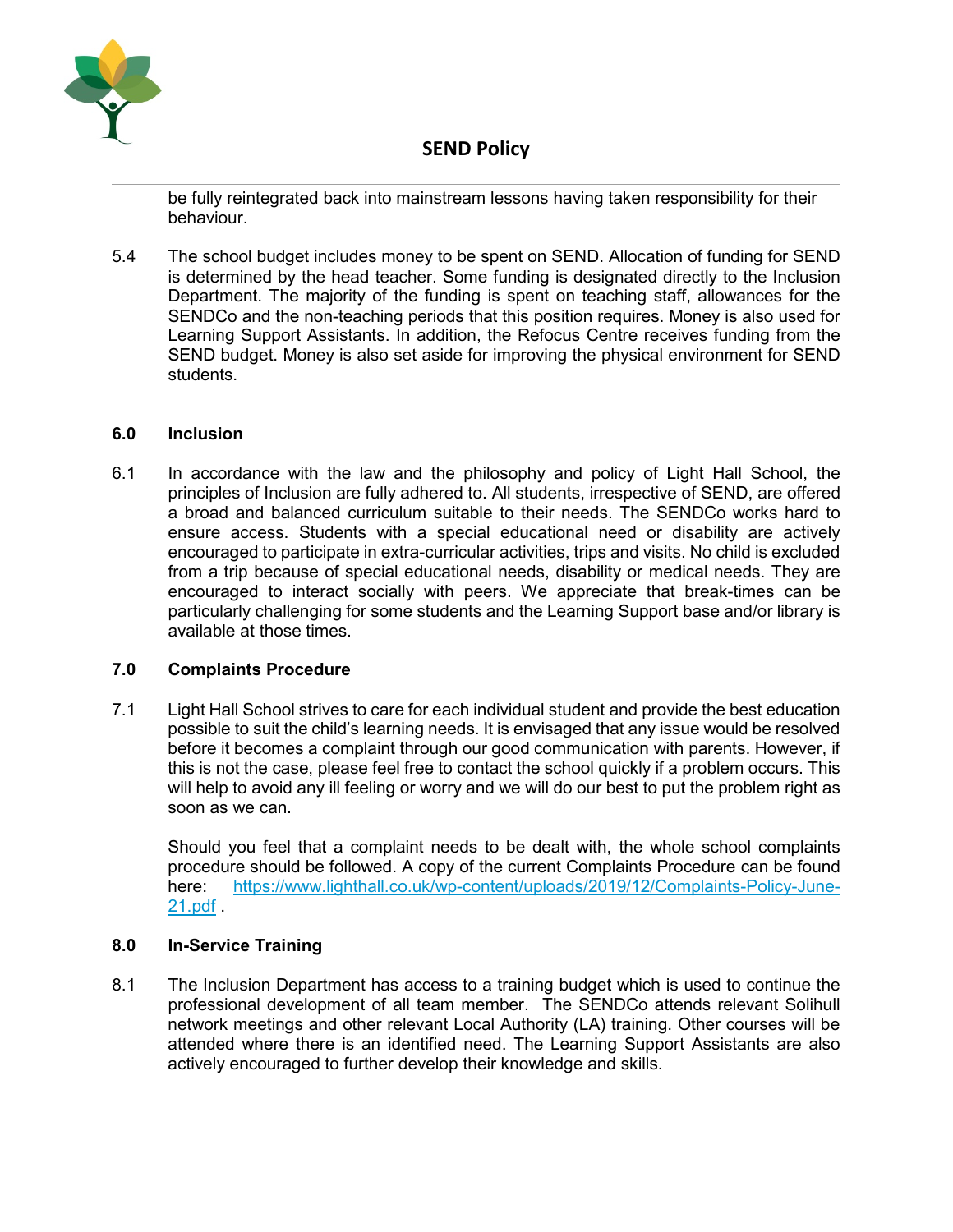

8.2 The SENDCo continually supports the professional development of all staff regarding SEND issues. Information is disseminated via emails. Training is delivered to wider staff on INSET days, and at staff meetings and we work with individuals / departments/ faculties on key SEND issues such as differentiation.

## **9.0 Partnerships and Liaison**

9.1 A wide range of external services and agencies are accessed to help meet the needs of the SEND students. These include:

| <b>Educational Psychological Services</b> | <b>Solihull Bereavement Counsellors</b><br>$\bullet$ |
|-------------------------------------------|------------------------------------------------------|
| <b>Social Services</b>                    | <b>YISP</b>                                          |
| <b>School Nurse</b>                       | <b>Schools Liaison Police Officer</b><br>$\bullet$   |
| <b>Careers Services</b>                   | Children as carers<br>$\bullet$                      |
| <b>SOLAR or Forward Thinking</b>          | <b>Solihull Student Referral Units</b>               |
| Birmingham Childrens' Hospital            | <b>Solihull Inclusion Support Service</b>            |
| Shine Youth - Bereavement/Loss            | <b>Occupational Therapy Service</b>                  |
| Mentor Link - Mentoring                   | Solihull SEND Partnership Service                    |
| <b>NSPCC</b>                              |                                                      |

### **10.0 Transition Arrangements**

- 10.1 We understand how difficult it is for children and parents as they move into a new class/school year or a new school and we will do what we can, according to the individual needs of the child, to make all transitions as smooth as possible. This may include, for example:
	- The SENDCo and the Year 7 Pastoral Manager liaise with feeder schools and hold a transition meeting where all primary SENDCos are invited to transfer relevant information
	- Additional meetings for the parents and child to build relationships with school staff
	- Additional visits to the areas of the school
	- Transition books and guide with photographs of key people and places
	- Enhanced transition visits for the most vulnerable students and arrangements are tailored to meet individual needs
	- Upon arrival at Light Hall School, wherever possible, students with SEND are given a names Learning Support Assistant, who can help them settle into secondary school life.
	- Staff are fully informed of students' difficulties and receive training prior to the arrival of children in September.

### **11.0 Success Criteria**

11.1 If this policy is effective we would expect to see evidence of the following as part of everyday practice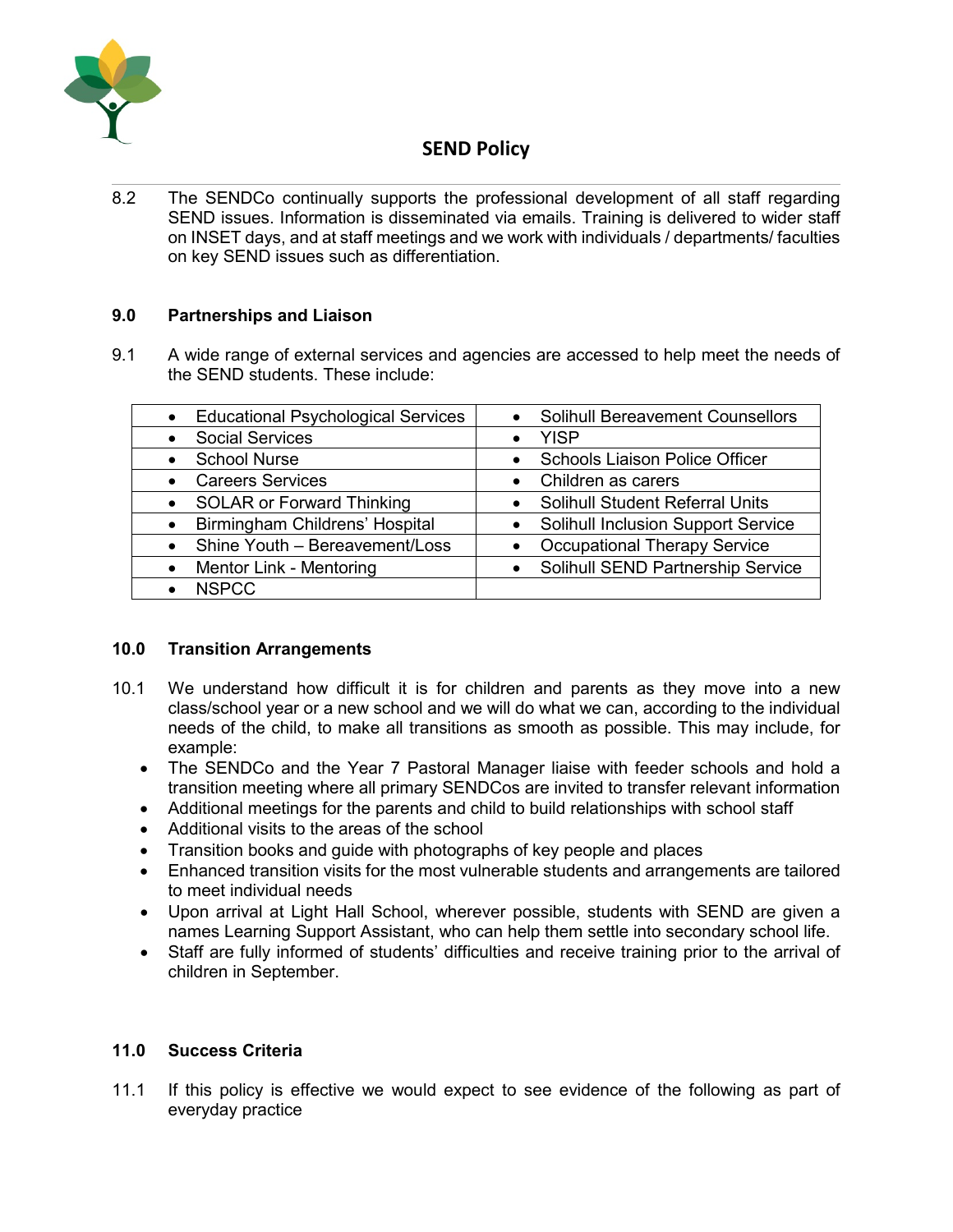

- Positive responses in student surveys.
- Positive participation in the review process.
- Active participation in all aspects of school life.

#### **Progress and achievement Teaching staff**

- A majority of SEND students making expected or better than expected progress.
- Light Hall SEND students achieving in line or better than national expectations.

#### **Students Parents/ Carers**

- Attendance at reviews and regular engagement with the SEND department.
- Positive feedback on parental surveys.

- In lesson observations we would expect to see SEND strategies being employed.
- Having high aspirations and expectations of our SEND students.

## **12.0 Monitoring**

- 12.1 This policy and the work of the Inclusion Department are monitored in the following ways:
	- Parental comments at reviews
	- Attendance at reviews
	- Student comments through the review process
	- Curriculum review conducted by Senior Managers
	- Staff feedback for review meetings
	- Monitoring of specific programmes
	- Student evaluation of intervention programmes
	- Analysing data on student achievement
	- Lesson observations
	- Questionnaires
	- Student tracking
	- Work scrutiny
- 12.2 The data gathered through the monitoring process is used to evaluate the success of this policy and thus the work of the Inclusion Faculty. This will then inform the Annual Governors Report.

#### **13.0 Annual Milestone**

13.1 Using data to track and challenge underachievement of SEND students.